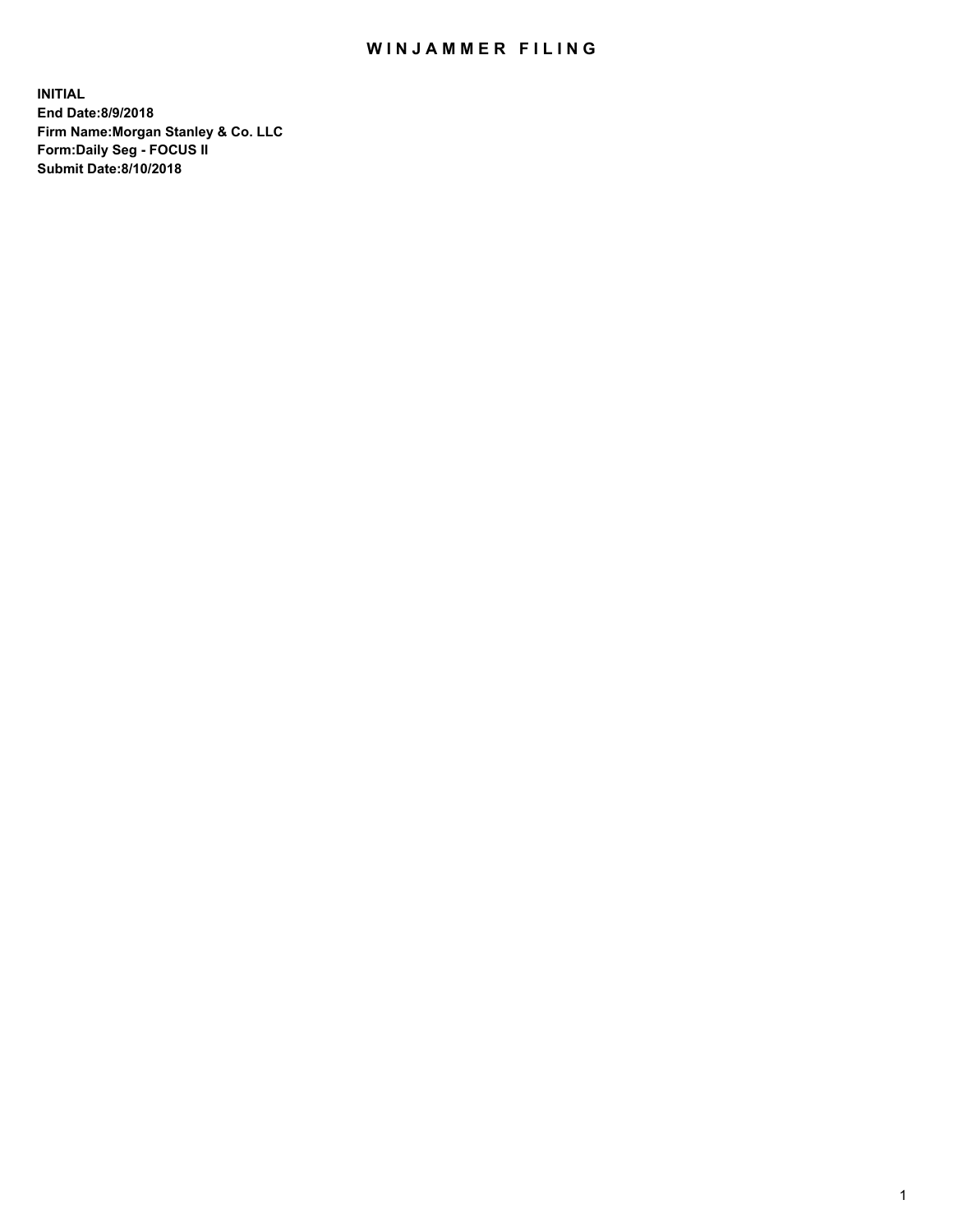**INITIAL End Date:8/9/2018 Firm Name:Morgan Stanley & Co. LLC Form:Daily Seg - FOCUS II Submit Date:8/10/2018 Daily Segregation - Cover Page**

| Name of Company                                                                                                                                                                                                                                                                                                                | Morgan Stanley & Co. LLC                               |
|--------------------------------------------------------------------------------------------------------------------------------------------------------------------------------------------------------------------------------------------------------------------------------------------------------------------------------|--------------------------------------------------------|
| <b>Contact Name</b>                                                                                                                                                                                                                                                                                                            | <b>Ikram Shah</b>                                      |
| <b>Contact Phone Number</b>                                                                                                                                                                                                                                                                                                    | 212-276-0963                                           |
| <b>Contact Email Address</b>                                                                                                                                                                                                                                                                                                   | Ikram.shah@morganstanley.com                           |
| FCM's Customer Segregated Funds Residual Interest Target (choose one):<br>a. Minimum dollar amount: ; or<br>b. Minimum percentage of customer segregated funds required:% ; or<br>c. Dollar amount range between: and; or<br>d. Percentage range of customer segregated funds required between:% and%.                         | 280,000,000<br><u>0</u><br>0 <sup>0</sup><br><u>00</u> |
| FCM's Customer Secured Amount Funds Residual Interest Target (choose one):<br>a. Minimum dollar amount: ; or<br>b. Minimum percentage of customer secured funds required:%; or<br>c. Dollar amount range between: and; or<br>d. Percentage range of customer secured funds required between:% and%.                            | 140,000,000<br><u>0</u><br>0 Q<br>0 <sup>0</sup>       |
| FCM's Cleared Swaps Customer Collateral Residual Interest Target (choose one):<br>a. Minimum dollar amount: ; or<br>b. Minimum percentage of cleared swaps customer collateral required:% ; or<br>c. Dollar amount range between: and; or<br>d. Percentage range of cleared swaps customer collateral required between:% and%. | 92,000,000<br><u>0</u><br><u>00</u><br>00              |

Attach supporting documents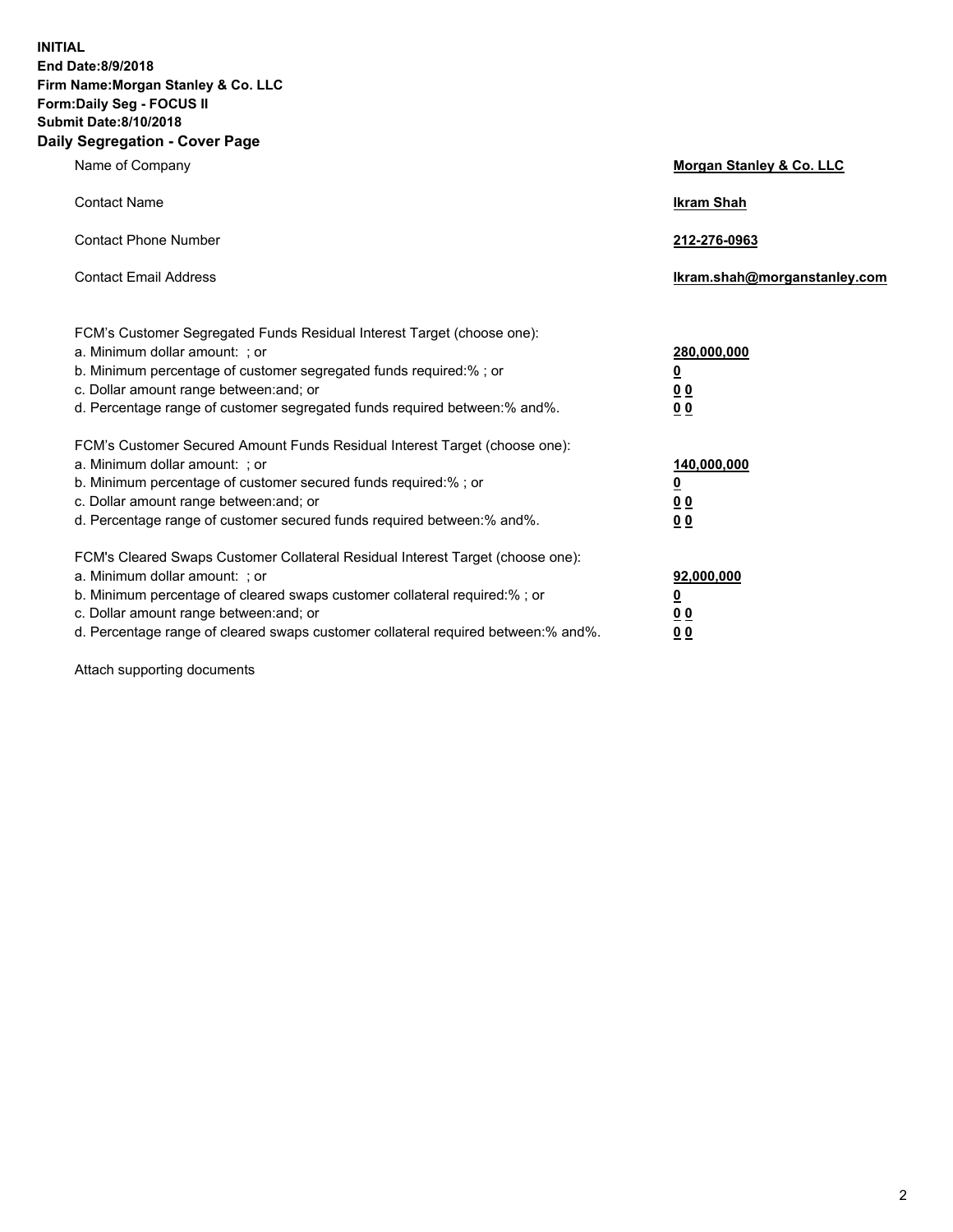## **INITIAL End Date:8/9/2018 Firm Name:Morgan Stanley & Co. LLC Form:Daily Seg - FOCUS II Submit Date:8/10/2018 Daily Segregation - Secured Amounts** Foreign Futures and Foreign Options Secured Amounts Amount required to be set aside pursuant to law, rule or regulation of a foreign government or a rule of a self-regulatory organization authorized thereunder 1. Net ledger balance - Foreign Futures and Foreign Option Trading - All Customers A. Cash **3,248,057,590** [7315] B. Securities (at market) **2,224,732,433** [7317] 2. Net unrealized profit (loss) in open futures contracts traded on a foreign board of trade **-334,371,811** [7325] 3. Exchange traded options

- a. Market value of open option contracts purchased on a foreign board of trade **37,322,385** [7335]
- b. Market value of open contracts granted (sold) on a foreign board of trade **-26,866,273** [7337]
- 4. Net equity (deficit) (add lines 1. 2. and 3.) **5,148,874,324** [7345]
- 5. Account liquidating to a deficit and account with a debit balances gross amount **197,608,809** [7351] Less: amount offset by customer owned securities **-196,346,345** [7352] **1,262,464**
- 6. Amount required to be set aside as the secured amount Net Liquidating Equity Method (add lines 4 and 5)
- 7. Greater of amount required to be set aside pursuant to foreign jurisdiction (above) or line 6.

## FUNDS DEPOSITED IN SEPARATE REGULATION 30.7 ACCOUNTS

- 1. Cash in banks
	- A. Banks located in the United States **660,438,416** [7500]
	- B. Other banks qualified under Regulation 30.7 **530,046,033** [7520] **1,190,484,449**
- 2. Securities
	- A. In safekeeping with banks located in the United States **34,897,346** [7540]
	- B. In safekeeping with other banks qualified under Regulation 30.7 **0** [7560] **34,897,346** [7570]
- 3. Equities with registered futures commission merchants
	-
	- B. Securities **0** [7590]
	- C. Unrealized gain (loss) on open futures contracts **718,760** [7600]
	- D. Value of long option contracts **0** [7610]
- E. Value of short option contracts **0** [7615] **6,952,174** [7620]
- 4. Amounts held by clearing organizations of foreign boards of trade
	- A. Cash **0** [7640]
	- B. Securities **0** [7650]
	- C. Amount due to (from) clearing organization daily variation **0** [7660]
	- D. Value of long option contracts **0** [7670]
	- E. Value of short option contracts **0** [7675] **0** [7680]
- 5. Amounts held by members of foreign boards of trade
	-
	-
	- C. Unrealized gain (loss) on open futures contracts **-335,090,571** [7720]
	- D. Value of long option contracts **37,322,385** [7730]
	- E. Value of short option contracts **-26,866,273** [7735] **4,108,324,779**
- 6. Amounts with other depositories designated by a foreign board of trade **0** [7760]
- 7. Segregated funds on hand **0** [7765]
- 8. Total funds in separate section 30.7 accounts **5,340,658,748** [7770]
- 9. Excess (deficiency) Set Aside for Secured Amount (subtract line 7 Secured Statement Page 1 from Line 8)
- 10. Management Target Amount for Excess funds in separate section 30.7 accounts **140,000,000** [7780]
- 11. Excess (deficiency) funds in separate 30.7 accounts over (under) Management Target **50,521,960** [7785]

**0** [7305]

[7354] **5,150,136,788** [7355]

**5,150,136,788** [7360]

[7530]

A. Cash **6,233,414** [7580]

 A. Cash **2,243,124,151** [7700] B. Securities **2,189,835,087** [7710] [7740] **190,521,960** [7380]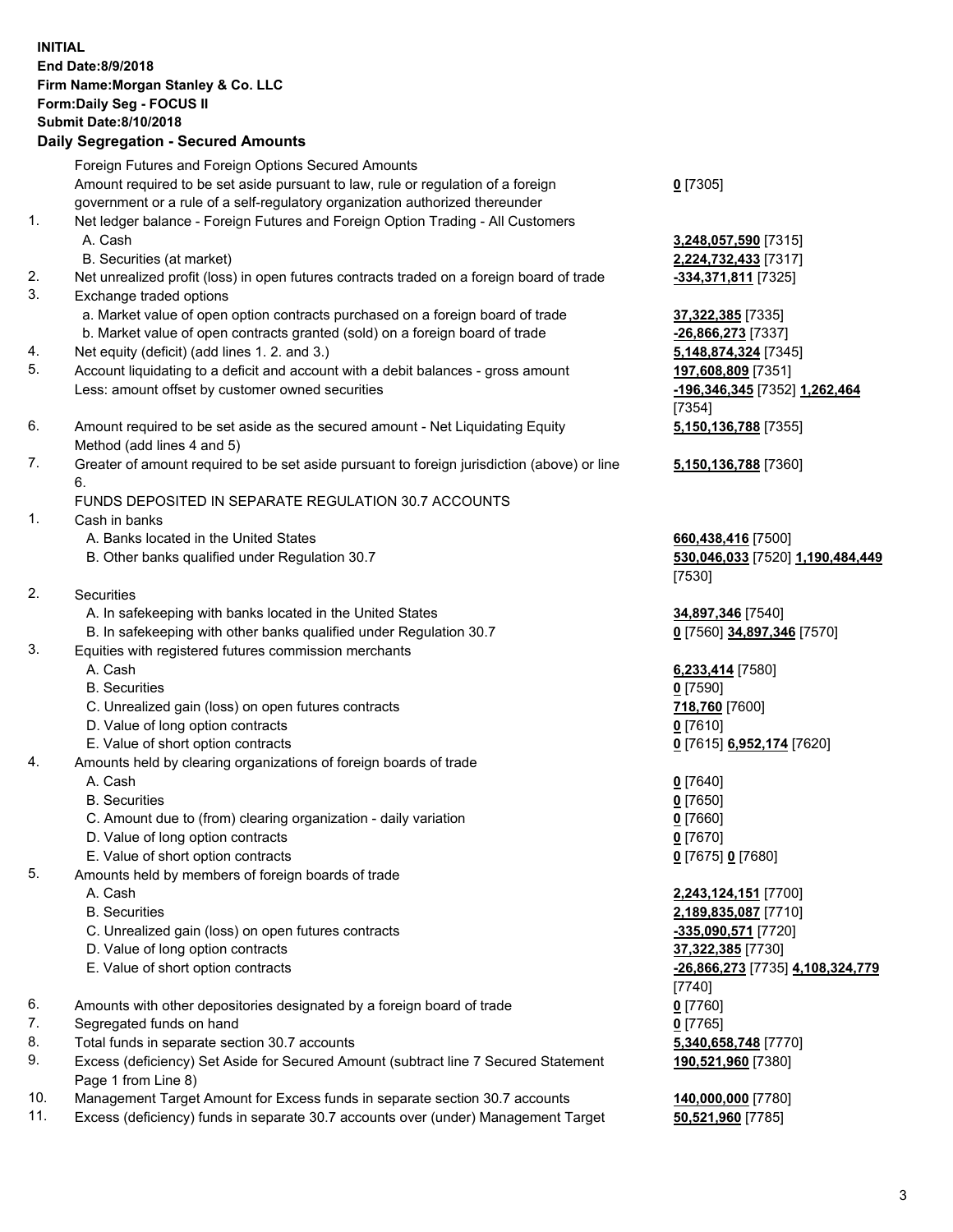|     | <b>INITIAL</b><br>End Date:8/9/2018<br>Firm Name: Morgan Stanley & Co. LLC<br>Form: Daily Seg - FOCUS II<br><b>Submit Date: 8/10/2018</b><br>Daily Segregation - Segregation Statement |                                    |
|-----|----------------------------------------------------------------------------------------------------------------------------------------------------------------------------------------|------------------------------------|
|     | SEGREGATION REQUIREMENTS(Section 4d(2) of the CEAct)                                                                                                                                   |                                    |
| 1.  | Net ledger balance                                                                                                                                                                     |                                    |
|     | A. Cash                                                                                                                                                                                | 10,698,183,743 [7010]              |
|     | B. Securities (at market)                                                                                                                                                              | 6,002,645,245 [7020]               |
| 2.  | Net unrealized profit (loss) in open futures contracts traded on a contract market                                                                                                     | 342,184,956 [7030]                 |
| 3.  | Exchange traded options                                                                                                                                                                |                                    |
|     | A. Add market value of open option contracts purchased on a contract market                                                                                                            | 396,519,996 [7032]                 |
|     | B. Deduct market value of open option contracts granted (sold) on a contract market                                                                                                    | 467,684,346 [7033]                 |
| 4.  | Net equity (deficit) (add lines 1, 2 and 3)                                                                                                                                            | 16,971,849,594 [7040]              |
| 5.  | Accounts liquidating to a deficit and accounts with                                                                                                                                    |                                    |
|     | debit balances - gross amount                                                                                                                                                          | 224,288,195 [7045]                 |
|     | Less: amount offset by customer securities                                                                                                                                             | -224,093,443 [7047] 194,752 [7050] |
| 6.  | Amount required to be segregated (add lines 4 and 5)                                                                                                                                   | 16,972,044,346 [7060]              |
|     | FUNDS IN SEGREGATED ACCOUNTS                                                                                                                                                           |                                    |
| 7.  | Deposited in segregated funds bank accounts                                                                                                                                            |                                    |
|     | A. Cash                                                                                                                                                                                | 5,153,094,695 [7070]               |
|     | B. Securities representing investments of customers' funds (at market)                                                                                                                 | $0$ [7080]                         |
|     | C. Securities held for particular customers or option customers in lieu of cash (at                                                                                                    | 410,501,111 [7090]                 |
|     | market)                                                                                                                                                                                |                                    |
| 8.  | Margins on deposit with derivatives clearing organizations of contract markets                                                                                                         |                                    |
|     | A. Cash                                                                                                                                                                                | 6,256,986,459 [7100]               |
|     | B. Securities representing investments of customers' funds (at market)                                                                                                                 | 0 [7110]                           |
|     | C. Securities held for particular customers or option customers in lieu of cash (at<br>market)                                                                                         | 5,592,144,134 [7120]               |
| 9.  | Net settlement from (to) derivatives clearing organizations of contract markets                                                                                                        | -52,576,648 [7130]                 |
| 10. | Exchange traded options                                                                                                                                                                |                                    |
|     | A. Value of open long option contracts                                                                                                                                                 | 396,519,996 [7132]                 |
|     | B. Value of open short option contracts                                                                                                                                                | -467,684,346 [7133]                |
| 11. | Net equities with other FCMs                                                                                                                                                           |                                    |
|     | A. Net liquidating equity                                                                                                                                                              | 14,758,243 [7140]                  |
|     | B. Securities representing investments of customers' funds (at market)                                                                                                                 | 0 [7160]                           |
|     | C. Securities held for particular customers or option customers in lieu of cash (at                                                                                                    | $0$ [7170]                         |
|     | market)                                                                                                                                                                                |                                    |
| 12. | Segregated funds on hand                                                                                                                                                               | $0$ [7150]                         |
| 13. | Total amount in segregation (add lines 7 through 12)                                                                                                                                   | 17,303,743,644 [7180]              |
| 14. | Excess (deficiency) funds in segregation (subtract line 6 from line 13)                                                                                                                | 331,699,298 [7190]                 |
| 15. | Management Target Amount for Excess funds in segregation                                                                                                                               | 280,000,000 [7194]                 |
| 16. | Excess (deficiency) funds in segregation over (under) Management Target Amount                                                                                                         | 51,699,298 [7198]                  |

16. Excess (deficiency) funds in segregation over (under) Management Target Amount Excess